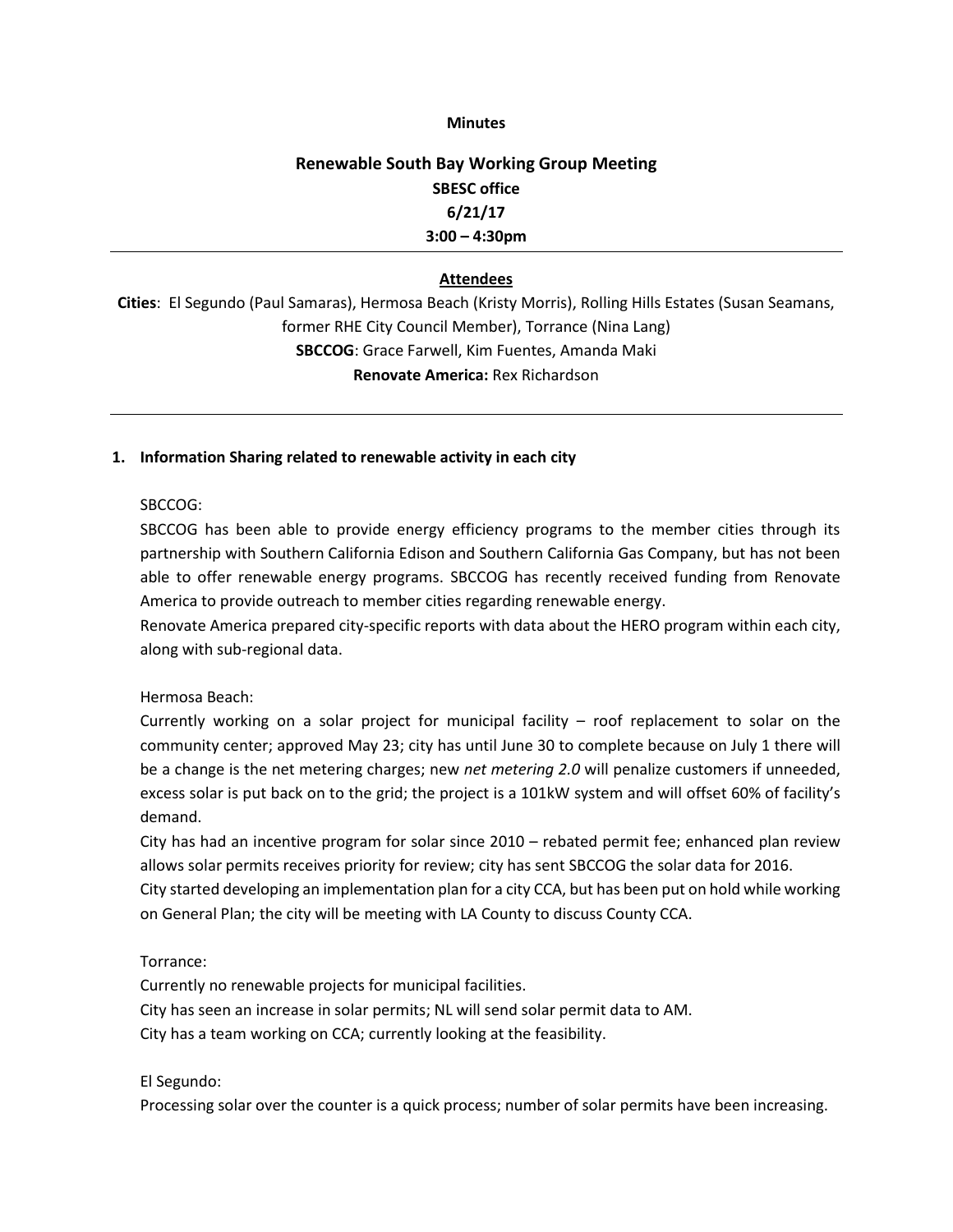Currently no renewable projects at municipal facilities; city has done feasibility studies for solar on some municipal facilities in the past, but results did not show projects to be financially beneficial. AM will follow up with PS to get permit data.

# **2. Overview of Renewable South Bay program**

LA County put out a bid for PACE programs, and Renovate America won the bid to provide PACE program in the region. The PACE program is a financial tool to provide a way to ensure home improvement projects are streamlined and guaranteed.

South Bay report shows: total 207 million kWh saved; 148 million gallons of water saved; 51,700 tons of emissions reduced; 1,799 homes have been improved; 438 local jobs created; market gains have been seen since program adoption; 97% of funded projects are completed without dispute. HERO contractors are held accountable; contractor can be kicked out of program.

Renovate America consumer safeguards:

Contractors must agree to guidelines – every contractor registered with program must follow all guidelines Qualify every project – projects must be energy efficiency, solar, or water conservation

Underwriting criteria – first PACE program to include income in criteria

Clear disclosure – mortgage level disclosure

Senior safeguard – 65+ must have another family member to approve project

Satisfaction guaranteed – Contractors are not paid until customer is satisfied and has signed off on completion of project

Renovate America can speak with local contractors and homeowners to get success stories in specific cities if city is interested.

KF: has brought up PACE concerns at City Managers meeting, but cities did not have any concerns; SBCCOG has met with Realtors Association to discuss concerns about truth in lending disclosures, contractors seeing total value of properties, and contractors not doing good work.

PACE background:

SBCCOG worked with HERO, Ygrene, and Figtree and brought providers to cities; drafted resolutions for cities; most cities adopted these three providers.

LA County vetted providers and selected HERO and California First; the two programs must follow specific requirements from the County; all cities participate in LA County PACE program. Any other program can be approved by individual cities, but will not have to follow LA County requirements. LA County may be opening up RFP to approve more PACE programs in near future. LA County is requiring PACE programs to make calls to customers to confirm projects. Unsure if the PACE provider is making the calls, or if LA County staff is making these calls.

Renovate America has to make calls to all customers about projects; these calls are recorded and can be requested by LA County.